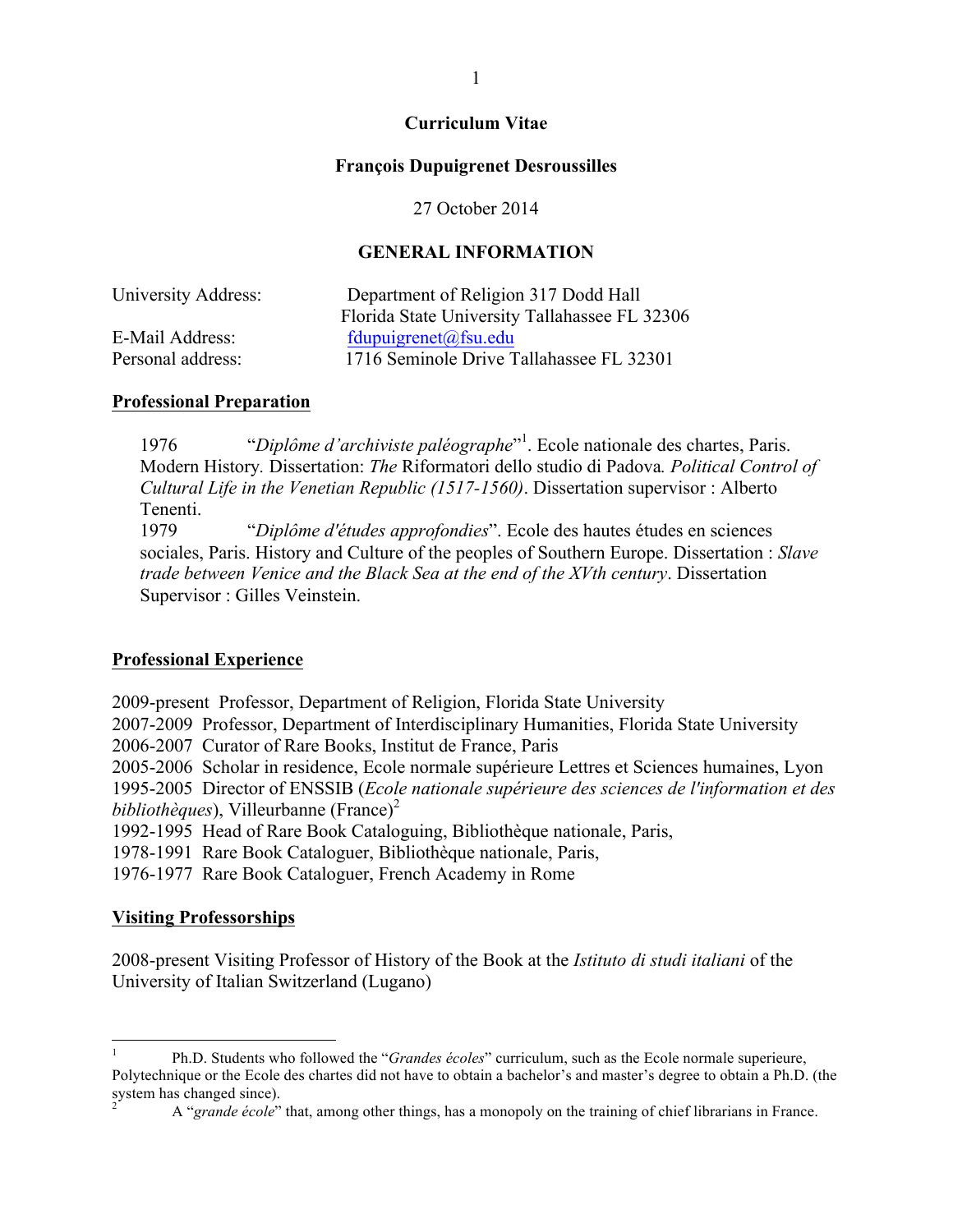2003-2005 Professor of Management of Cultural Institutions, University of Bologne at Ravenna (Italy) 2002-2005 Lecturer in the History of the Book, Université Lyon 2 (France) 1999 Lecturer in the History of Conservation, Institut français de restauration des oeuvres d'art, Paris (France) 1998-2007 Visiting Professor of History of Communication, University of Italian Switzerland at Lugano 1991 Guest Lecturer in the History of the Book, University Menendez Pelayo, Barcelona (Spain) 1990 Guest Lecturer in the History of the Book, University Menendez Pelayo, Santander (Spain) 1989 Guest Lecturer in the History of the Book, University of Bologne (Italy) 1988 Guest Lecturer in the History of the Book, Istituto per gli studi filosofici, Naples (Italy) 1986-1991 Guest Lecturer in the History of the Book, Ecole pratique des hautes études in Paris (France) 1984 Guest Lecturer in Rare Book Cataloguing, Portuguese Ministry of Culture, Lisbon (Portugal) 1978-1980 Assistant Professor of Italian Civilization, University of Geneva, (Switzerland)

#### **Membership in Professional Organizations**

2010-present *Renaissance Society of America* 2001-2011 *Doc Forum* 2001-2005 *Institut d'histoire du livre* 1988-1997 *Institut d'étude du livre* 1976-present *Société de l'Ecole des chartes*

## **TEACHING**

#### **Courses Taught**

# The Soul and the Self. Graduate (Spring 2014)

# The Bible and the People. Undergraduate (Spring 2014)

# The Bible as a Book  $(13<sup>th</sup>-18<sup>th</sup>$  c.) Graduate (Spring 2014)

# History of the book and bibliography (Fall 2013)<sup>3</sup>

# Love, Sex and Religion in the Early Modern West, Religion, Honors Undergraduate (Fall 2013)

#Introduction to Medieval Christianity, Religion Undergraduate (Fall 2013)

 $#$  HoTT Gateway Course, Cross-listed between English and Religion, Graduate (Fall 2013)<sup>4</sup>

<sup>3</sup>  $3$  In Italian. Course for the Master's degree of the Institute for Italian Studies in the University of Italian Switzerland (Lugano).

In Spring 2013 I was on research leave in Wahington DC.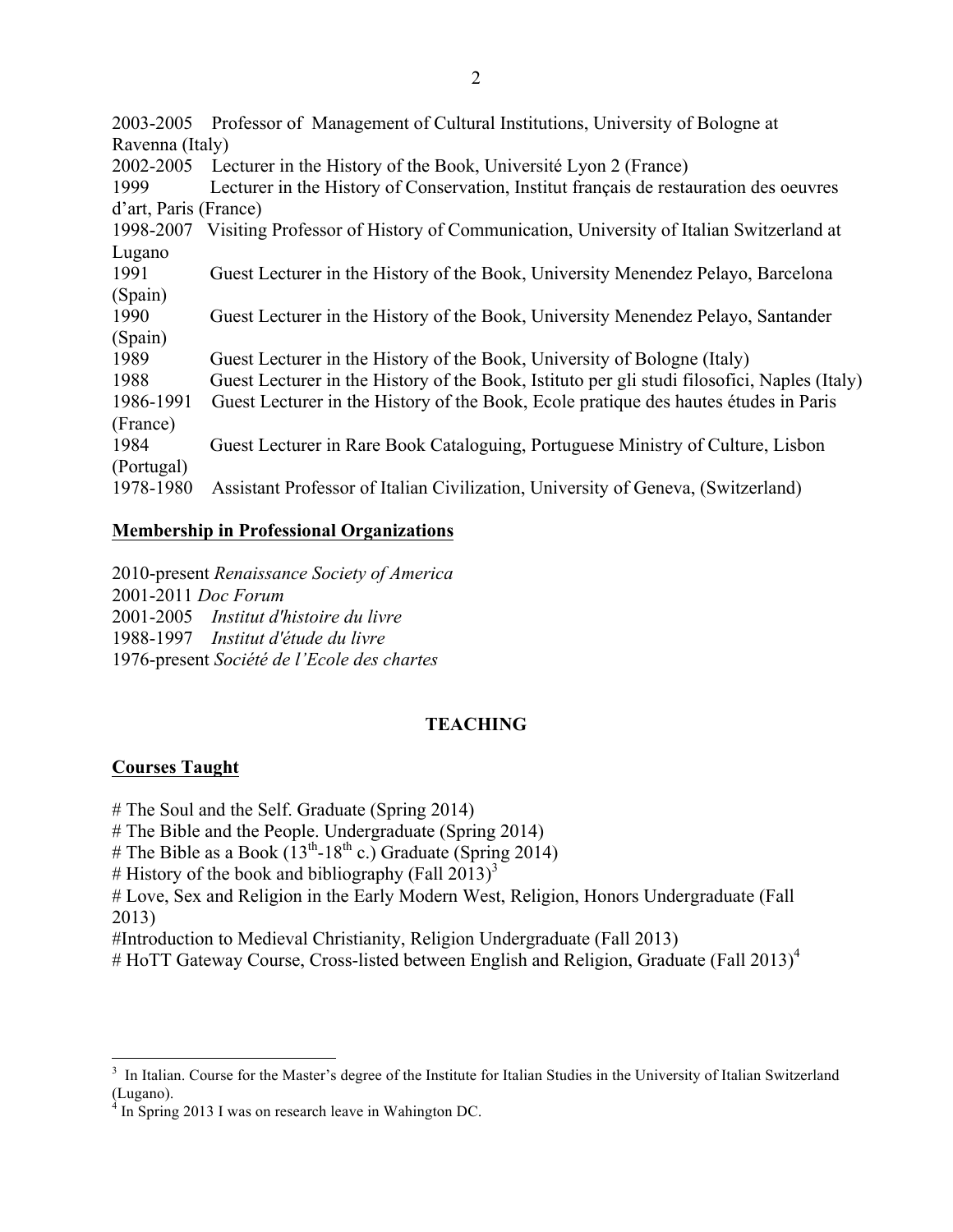# History of the book and bibliography (Fall 2012)<sup>5</sup>

# Love, Sex and Religion in the Early Modern West, Religion, Honors Undergraduate (Fall 2012)

#Introduction to Medieval Christianity, Religion Undergraduate (Fall 2012)

# HoTT Gateway Course, Cross-listed between English and Religion, Graduate (Fall 2012)

# Christianity and the Birth of the Modern State, Humanities, Honors Undergraduate (Spring 2012)

#The Soul and the Self: Readings in Christian Anthropology, Religion, Graduate (Spring 2012) #The Reformation. Religion, Graduate (Spring 2012)

# History of the book and bibliography (Fall  $2011$ )<sup>6</sup>

#The Bible as a Book (XIII-XVIIIth century), Religion, Graduate (Fall 2011)

#The Bible and the People, Humanities, Honors Undergraduate (Fall 2011)

#Introduction to Medieval Christianity, Religion, Undergraduate (Fall 2011)<sup>7</sup>

# History of the book and bibliography (Fall 2010)<sup>8</sup>

 $#$ The Soul and the Self: Readings in Christian Anthropology, Religion, Graduate<sup>9</sup> (Fall 2010)

#The Bible and Power in England and France (XVIth-XVIIth century), Religion (Spring 2010)

#The Bible as Book (XIIIth-XVIIIth century), Religion, Graduate/Undergraduate, Religion (Spring 2010)

#Christianity and the Birth of the Modern State, Humanities, Honors Undergraduate (Spring 2010)

#History of the book and bibliography (Fall  $2009$ )<sup>10</sup>

#The Soul and the Self: Readings in Christian Anthropology, Religion, Graduate (Fall 2009)

#Medieval to Baroque, survey course for graduates, Humanities (Fall 2009)

# Medieval to Baroque, survey course for graduates, Humanities (Spring 2009)

# The Bible as Book (XIIIth-XVIIIth century), Humanities, Graduate (Spring 2009)

# History of the book and bibliography (Fall  $2008$ )<sup>11</sup>

#Medieval to Baroque, survey course for undergraduates, Humanities ( Fall 2008)

# Medieval to Baroque, survey course for graduates, Humanities (Fall 2008)

#The Visual Space of the Book (Late Antiquity-XXth century), Humanities, Graduate (Spring 2008)

#The Bible as Book (XIIIth-XVIIIth century), Humanities, Graduate (Spring 2008)

#Medieval to Baroque, survey course for graduates, Humanities (Fall 2007)

#Medieval to Baroque, survey course for undergraduates, Humanities (Fall  $2007$ )<sup>12</sup>

 <sup>5</sup>  $<sup>5</sup>$  In Italian. Course for the Master's degree of the Institute for Italian Studies in the University of Italian Switzerland</sup> (Lugano).<br><sup>6</sup> In Italia

In Italian. Course for the Master's degree of the Institute for Italian Studies in the University of Italian Switzerland (Lugano).

In spring 2011 I was on research leave in France and Italy

<sup>&</sup>lt;sup>8</sup> In Italian. Course for the Master's degree of the Institute for Italian Studies in the University of Italian Switzerland (Lugano).

In the fall semester of 2010 I taught only one course, two having been cancelled because of my late arrival due to visa problems. I spent the spring semester on research leave in Europe.

<sup>&</sup>lt;sup>10</sup> In Italian. Course for the Master's degree of the Institute for Italian Studies in the University of Italian Switzerland (Lugano).

<sup>&</sup>lt;sup>11</sup> In Italian. Course for the Master's degree of the Institute for Italian Studies in the University of Italian Switzerland (Lugano).

<sup>12</sup> FSU courses in reversed chronological order starting fall 2007.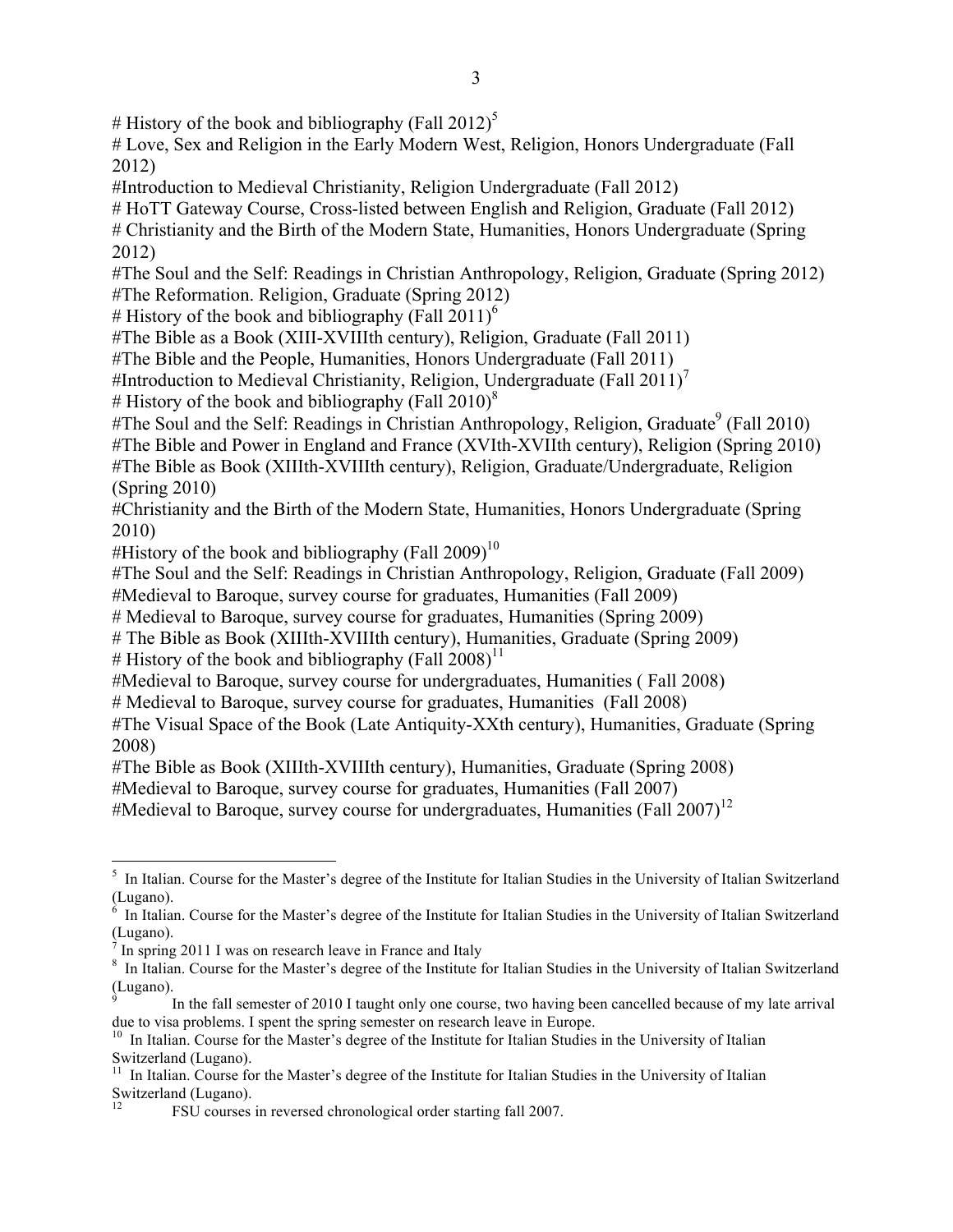#Digital sources for the historian $13$  $\#$ Management of Human resources in European cultural institutions<sup>14</sup>  $#$ Management of special collections in European libraries<sup>15</sup> #General history of the book<sup>16</sup> #Digital tools for the study of the Renaissance book<sup>17</sup>  $#$ Social history of communication from the Roman Empire to the First World War<sup>18</sup>  $\#$ Book Conservation in France (XVIIIth-XIXth century)<sup>19</sup>  $\#$ Paper in Ancient Prints.<sup>20</sup> #Illustrated books in France and Italy in the XVth and XVIth centuries<sup>21</sup>  $\#$ Religious publishing in France during the XVIIth century.<sup>22</sup> #History of the European Book in the XVIth century<sup>23</sup> #The Italian book in the Baroque era<sup>24</sup> #Historiography of the Italian Renaissance Book in France (XVIIIth-XXth century)<sup>25</sup> #Historiographical trends in the study of the Italian book (XVth-XVIIIth century)<sup>2</sup> #Rare Book Cataloguing<sup>27</sup> #Society and Culture in Trieste around  $1900^{28}$ #Universities in Italy during the Renaissance Period<sup>29</sup>

## **Member of Doctoral Dissertation Supervisory Committees**

Bradley Lenz (2010-2014) *James Fenimore Cooper 1820-1852 Book History, Bibliography, and The Political Novel* (principal professor) Kirk Essary (2011-2014). *The commentaries of Erasmus and Calvin on 1 Corinthians* (principal professor)

<sup>13</sup> In Italian. Doctoral seminar given at the University of Naples L'Orientale, 2005. <sup>14</sup> In Italian. Annual graduate course given at the *Facoltà di conservazione dei beni culturali* of the University of Bologne in Ravenna, 2003-2007<br>
Annual graduate course given at the Université Lyon 2, 2002-2005<br>
Annual undergraduate course given at the Université Lyon 2, 2002-2005<br>
In Italian. Annual graduate seminar give

Italian Switzerland at Lugano, 2003-2005.<br><sup>18</sup> In Italian. Annual undergraduate course given at the Faculty of communication science in the University of Italian Switzerland at Lugano, 1998-2002.<br>
Course given at the Institut français de restauration des oeuvres d'art (IFROA), 1999<br>
Part of an annual continuous education program on ancient prints for librarians and museum

organized jointly by ENSSIB and the Institut national du patrimoine, 1998-2005<br><sup>21</sup> Part of an annual continuous education program for librarians on the illustrated book for librarians and

museum curators organized jointly by ENSSIB and the Institut national du patrimoine, 1998-2005.<br>
In French. Summer graduate course given for the University Menendez Pelao in Barcelona, Spain. 1991<br>
In French. Summer gradua

<sup>1986-1991&</sup>lt;br>
In French. Professional course for Portuguese librarians. Portuguese Ministry of Culture, 1984.<br>
In Italian. Annual graduate course. University o Geneva, 1979-1980<br>
In Italian. Annual graduate course. University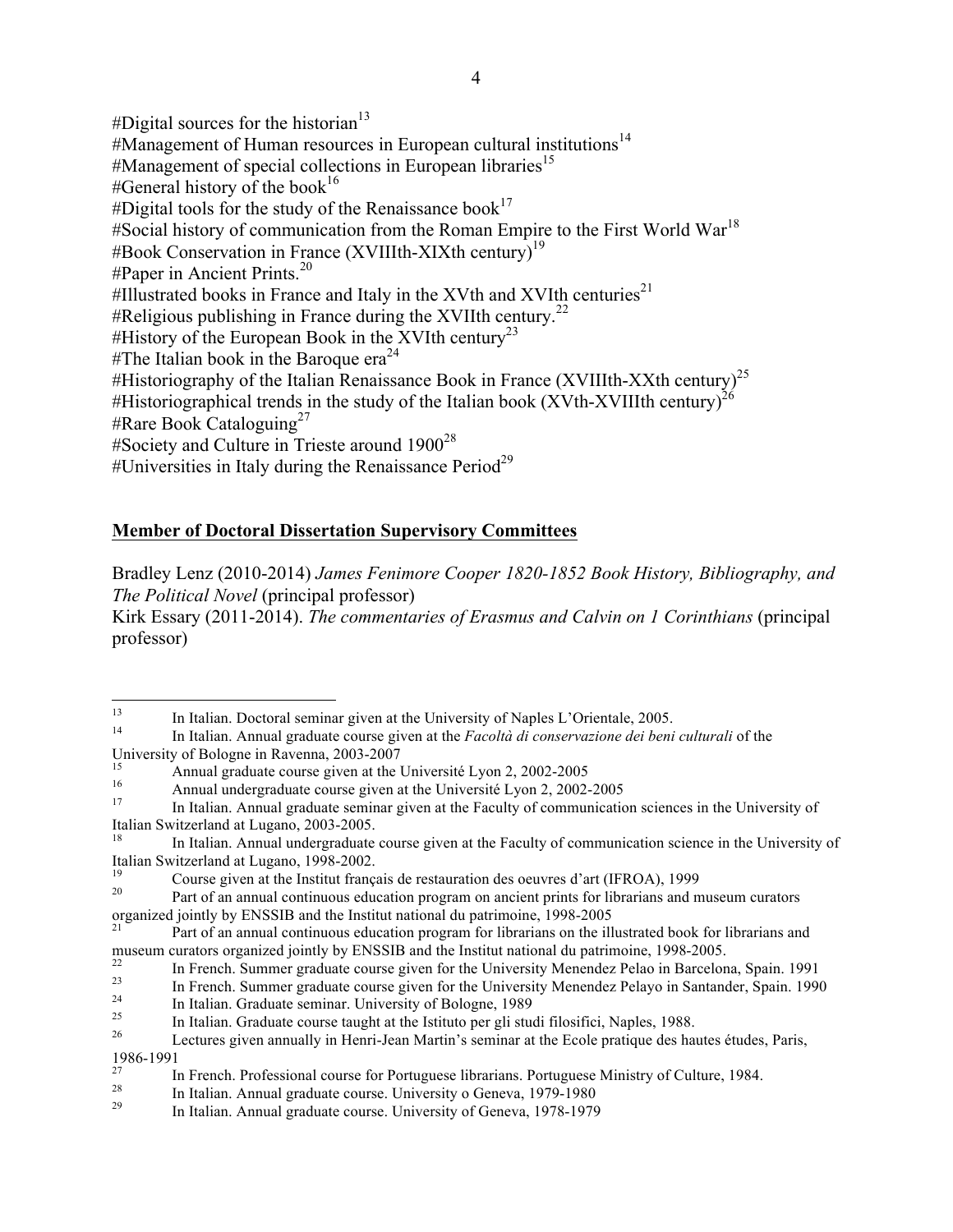Tamara Marks (2009-), Religion, *Kierkegaard's eschatology*

Cray Bebergal (2009-2013), Humanities, *Ovid's Tristia*

Jerrie Del Vecchio (2009-2013), Humanities, *The Memoirs and Autobiographies of Third Culture Adults* 

Bradley Lenz (2009-2013), Humanities, *Fenimore Cooper and the book world of his time* (principal professor)

Erin Moore (2009-2013), Humanities, *Christina of Markyate and the St. Albans Psalter: The Book as Container.*

John Bickley (2009-2012), Humanities, *Dreams, Visions, and the Rhetoric of Authority*. Irena Galloway (2009-2010), Humanities, *Alexis Tolstoi<sup>30</sup>*

Matt Henson (2009-2011), Musicology, *Angelo Notari, an Italian musician in London in the 17th c.*

Ilaria Andreoli (2006). *Ex officina erasmiana. Vincenzo Valgrisi et l'illustration du livre entre Venise et Lyon à la moitié du XVI e siècle* <sup>31</sup>

Séverine Lepape (2003*) Étude iconographique de l'Arbre de Jessé en France du Nord du XIVe siècle au XVIIe siècle.32*

Raphaële Mouren (2002). *Édition et enseignement à Florence au temps du second humanisme Piero Vettori et les auteurs classiques (1499-1585)* <sup>33</sup>

Charlotte Denoël (2001) *Culte et iconographie de saint André en France (Ve-XVe siècle)<sup>34</sup>* Marie Chamonard (2000) *Michel Butor et ses artistes : livres manuscrits (1968-1998)35* Isabelle Diry (1999), *L'assemblée des villes de Basse-Auvergne (fin du XVIème siècle et XVIIème siècle)<sup>36</sup>*

Karine Eyroi. (1999). *Saint Joseph mis en image : iconographie et culte de saint Joseph, de la fin du XIVème à la veille du concile de Trente*<sup>37</sup>

Marie Lebert(1999). *De l'imprimé à Internet*<sup>38</sup>

Vanessa Selbach (1996). *L'iconographie des Bibles illustrées au XVIIe siècle. L'illustration en taille-douce des Bibles parues à Paris et à Lyon (1592-1700)*<sup>39</sup>

# **Chair of Master's Thesis Supervisory Committees**

Maëlle Lebois(2005). *Les conditions de production des imprimés à Lyon pendant la seconde guerre mondiale.* <sup>40</sup>

Cathy Sampaio(2005). *L'entrée royale de Louis XIII à Lyon en 1622. Organisation et déclin d'une cérémonie*. <sup>41</sup>

<sup>&</sup>lt;sup>30</sup> Irena Galloway defended her comps at FSU but completed her PhD dissertation at the university of Nebraska Omaha.

<sup>&</sup>lt;sup>31</sup><br>
University of Venice-Université Lyon 2.<br>
Ecole nationale des chartes, Paris<br>
<sup>33</sup><br>
Ecole pratique des hautes études, Paris.<br>
Ecole nationale des chartes, Paris<br>
<sup>36</sup><br>
Ecole nationale des chartes, Paris.<br>
<sup>37</sup><br>
Ecole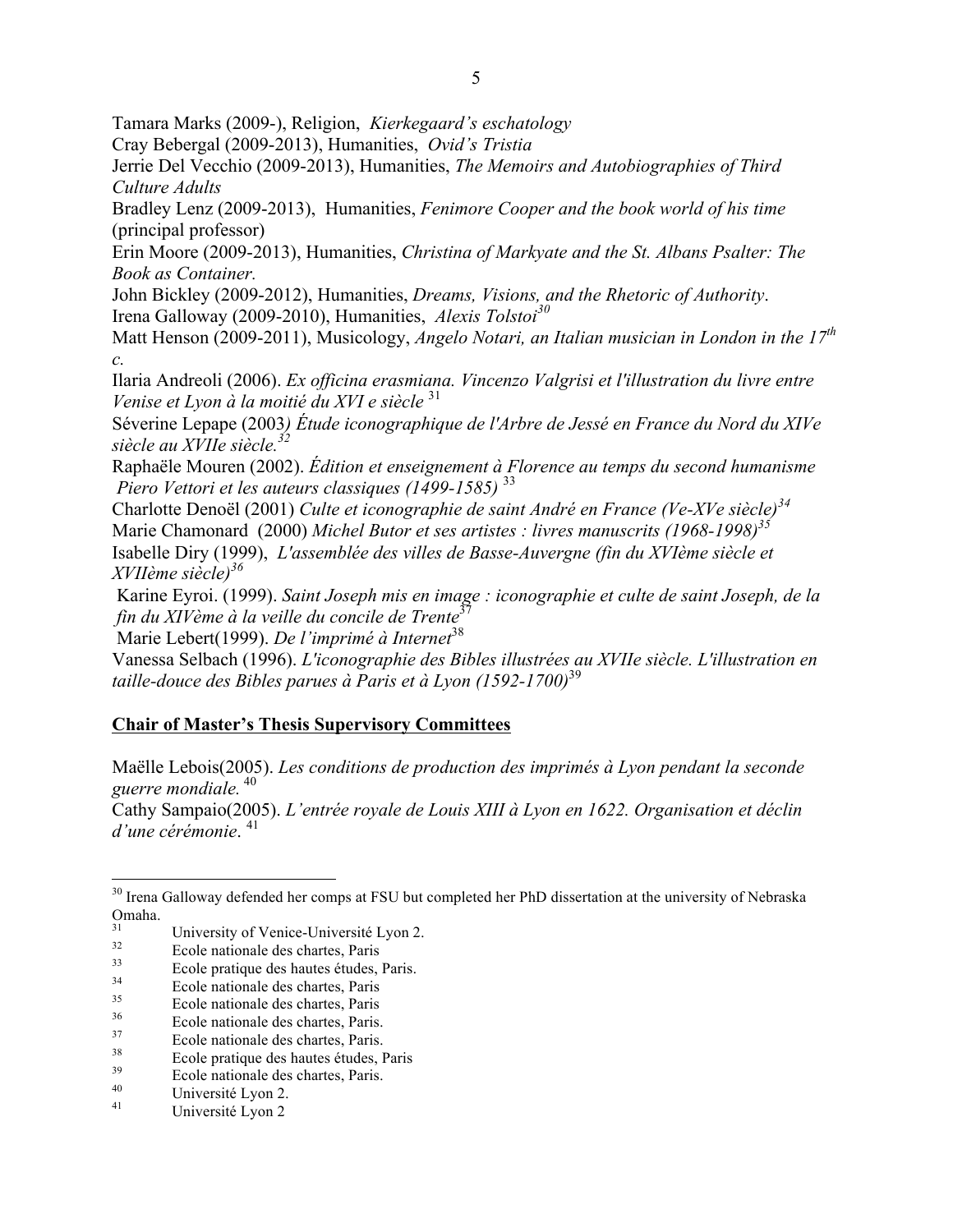## **Member of Master's Thesis Supervisory Committees**

Maud Lejeune (2005). *Le Livre de portraiture de Jean de Tournes* <sup>42</sup> Nathalie Filliat (2002). *Matthieu Husz*<sup>43</sup> Ilaria Andreoli (2001). *Guillaume Rouillé libraire lyonnais du XVIe siècle*<sup>44</sup>

## **Member of Bachelor's Thesis Supervisory Committees**

Berengere Dumont(2005). *Guillaume Le Roy*<sup>45</sup>

# **SCHOLARLY OR CREATIVE ACTIVITIES<sup>46</sup>**

## **Publications**

## **Refereed Journal Articles**

2015. *The Great Bible of 1539. New elements on its illustration*. « Bibliotheque d'humanisme et de Renaissance ». Accepted.

2015. *Erasmisme et biblisme. Un bilan autour de 1700*. « Rivista di storia e letteratura religiosa ». Accepted

2015. *Les collectionneurs français d'éditions aldines, de Grolier au duc d'Aumale* . Co-author Jean Viardot. « Bulletin du bibliophile ». Accepted.

2004. *La Bible de Barbe Bleue*. « Cahiers de médiologie » (17)

2003. *Les étrangères. Une esthétique de la traduction*. « Bulletin des bibliothèques de France » 1999. *La galaxie Tsaï-Loun*. « Cahiers de médiologie »  $(6)^{47}$ 

1997. *Collections de sciences humaines et bibliothèques électroniques. Regards américains.*  « Bulletin des bibliothèques de France »

1991. *La bible, le jésuite et le huguenot*. « L'histoire » (149)

 1991*. La Pénitence couronnée. Italianisme et biblisme à la cour de France pendant les guerres de religion.* « Revue de la Bibliothèque nationale » (41)

1989. *La machine à collationner de Randall McLeod*. «Gazette du livre médiéval » (15)

1989. *Le psautier de Genève dans les collections de la Bibliothèque nationale.* « Psaume : bulletin de la recherche sur le psautier huguenot » (3)

1989. *Regards et savoirs. Images du jardin botanique de l'université de Padoue au XVIe siècle*. « Revue d'histoire des sciences » (42)

1984. *Sept problèmes de l'édition port-royaliste du psautier en français*. « Revue de la Bibliothèque nationale »

<sup>&</sup>lt;sup>42</sup><br>
Université Lyon 2.<br>
Université Lyon 2.<br>
Université Lyon 2.<br>
Université Lyon 2.<br>
I have not translated the titles of books, articles and presentations in French or Italian.<br>
Revised edition of the 1983 article publish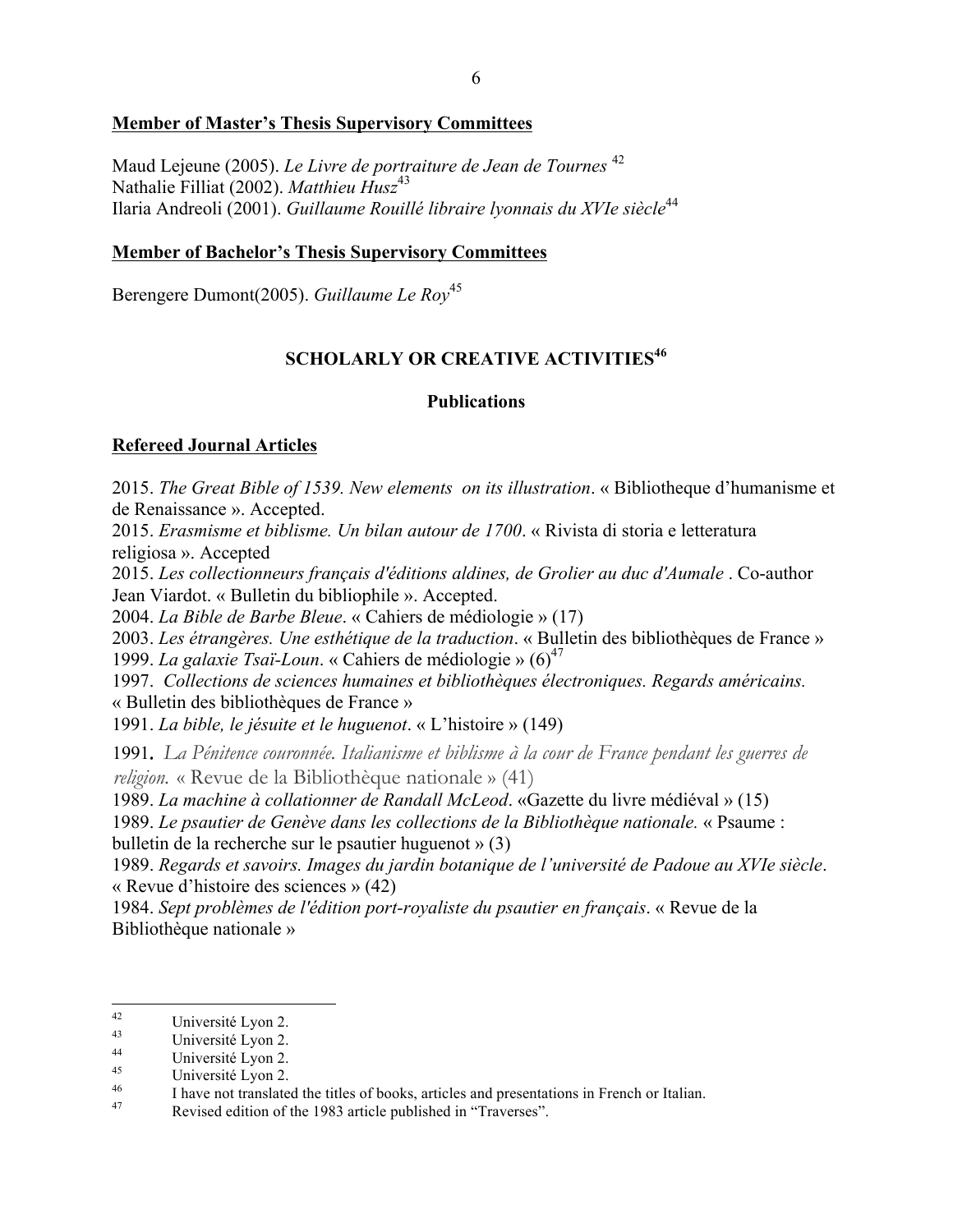1983. *Vénitiens et Génois à Constantinople et en mer Noire en 1431 d'après une lettre de Martino da Mosto, baile à Constantinople, au baile et aux conseillers de Nègrepont*. « Cahiers du monde russe et soviétique » (20, 1).

1983. *La galaxie Tsaï-Loun*. « Traverses ».

### **Invited Books Published<sup>48</sup>**

2014 Giovanni Pozzi. *Tacet*. Editor and translator. Paris : Rivages.

2014. Ignatius of Loyola. *Exercices spirituels*. Editor. Paris : Rivages.

2013. Elizabeth von Arnim. *L'ete solitaire.* Editor and translator. Paris : Bartillat

2013. Elizabeth von Arnim. *Tous les chiens de ma vie*. Editor and translator. Paris : Bartillat

2012. Elizabeth von Arnim. *Elizabeth et son jardin allemand*. Editor and translator. Paris : Bartillat

2010. S. Augustine. *Soliloques.* Editor. Paris: Rivages

2007. Blaise Pascal. *Ecrits sur la Grâce*. Editor. Paris : Rivages

2007. Voltaire. *Evangiles de l'enfance de Jésus*. Editor. Paris : Rivages.

2004. Oscar Wilde. *La maison des grenades*. Translator. Paris: Gallimard.49

2003. Robert Seru. *Histoire du Dorat et de ses environs (1789-1914)*. Preface. Paris :

Guénégaud.

2002. Oscar Wilde. *Le prince heureux*. Translator. Paris: Gallimard.<sup>50</sup>

1999. S. Augustin. *La vie heureuse*. Editor. Paris: Rivages.

1998. Henri de Latouche. *L'album perduto*. *Aneddoti su Talleyrand*. Editor. Milan: Adelphi.

1998. Oscar Wilde. *Le fantôme des Canterville*. Translator. Paris: Gallimard.<sup>51</sup>

1996. Oscar Wilde. *Œuvres complètes*. Editor and translator. Paris: Gallimard.<sup>52</sup>

1995 *L*'*Apocalypse de Jean.* Editor. Paris: Rivages.

1995. Margaret Atwood. *L'ABC de la forêt*. Translator. Paris: Laffont, 1995

1995. *La symbolique du livre dans l'art occidental du haut moyen âge à Rembrandt.* Editor. Bordeaux: Société des bibliophiles de Guyenne.

1994. Oscar Wilde. *Le crime de Lord Arthur Savile*. Translator. Paris: Gallimard.

1993. Elizabeth von Arnim. *Tous les chiens de ma vie*. Translator. Paris: Salvy.

1993. Jan Bialostocki. *Livres de sagesse et de vanité.* Editor. Paris: Éditions des cendres.

1992. *L'épouvantail qui parlait trop*. Paris : Le Sorbier. Children book.

1992. *Regards sur le livre. Art, histoire, technique*. Paris: Editions du Sorbier.

1992. Celia Dale. *Les petites sœurs du mal*. Translator. Paris: Laffont.

1992. Rudyard Kipling. *Histoires comme ça*. Translator. Paris: Le Sorbier.

1991. *Dieu en son royaume. La Bible dans la France d'autrefois XIIIe-XVIIIe siècle*. Paris: Editions du Cerf.

1991. Michael Arlen. *Le chapeau vert*. Translator. Paris: Salvy

1991. Elizabeth von Arnim. *En caravane*. Translator. Paris: Salvy.<sup>53</sup>

<sup>53</sup> A theatrical adaptation of my translation was staged in Paris at the Théâtre Paris Villette and in Grenoble at Le Cargo in 1996.

<sup>&</sup>lt;sup>48</sup><br>
I mention here the numerous books that I translated or edited.<br>
<sup>49</sup><br>
Pléïade translation with new annotation for a pocket book edition.<br>
<sup>50</sup><br>
Pléïade translation with new annotation for a pocket book edition.<br>
<sup>51</sup> prepared the bibliography and the chronology.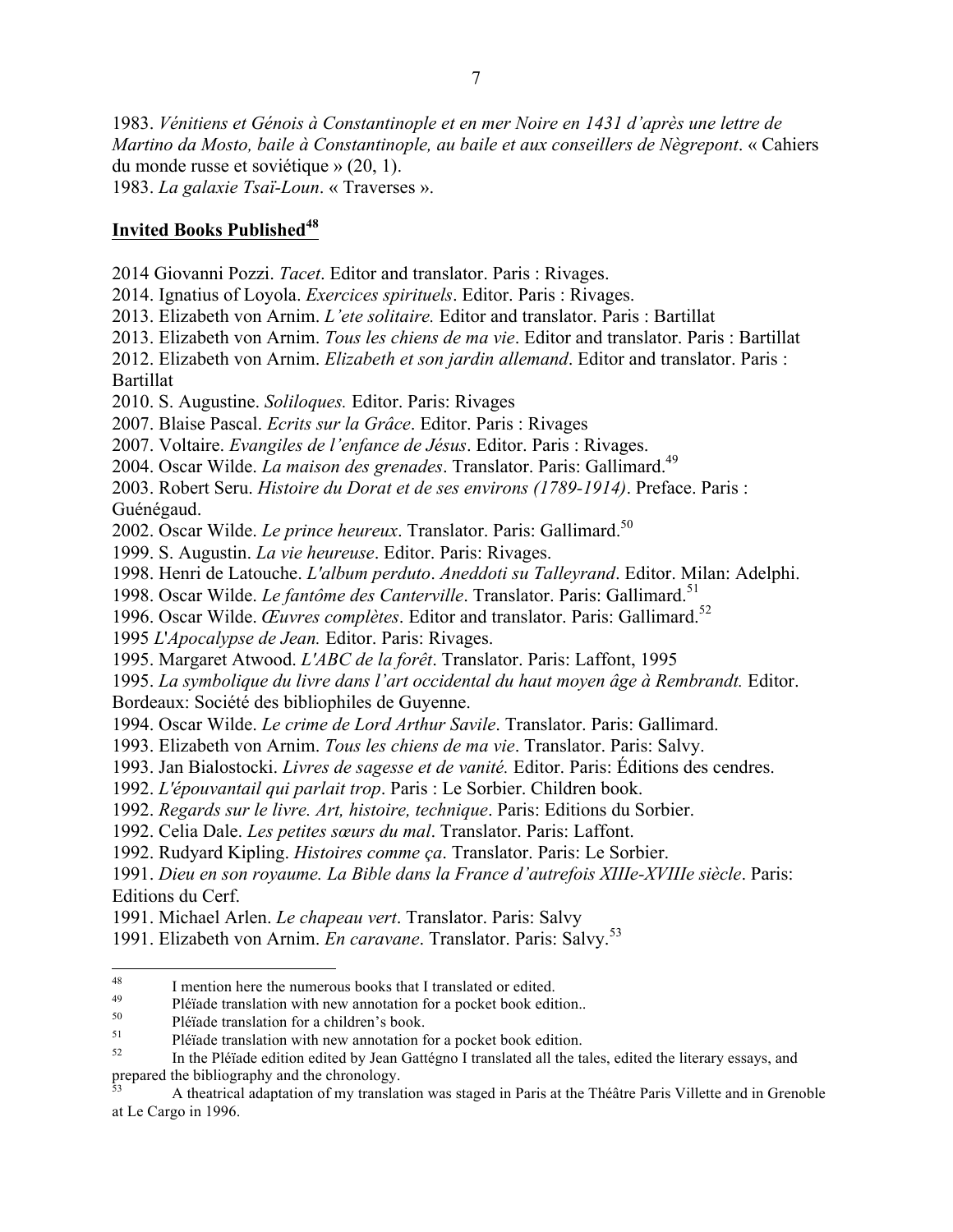1991 Elizabeth von Arnim. *L'été solitaire*. Translator. Paris: Salvy.

1991. Gianni Celati. *Les aventures de Guizzardi*. Translator. Paris: Salvy.

- 1991. Pétrarque. *Mon secret*. Editor and translator. Paris: Rivages.
- 1991 Barbara Pym. *Comme un matin d'hiver*. Translator. Paris: Rivages.
- 1991. Elizabeth Taylor. *Cher Edmund*. Translator. Paris: Rivages
- 1990. Elizabeth von Arnim. *Avril enchanté*. Translator. Paris: Salvy.
- 1990. Elizabeth von Arnim. *Elizabeth et son jardin allemand.* Translator. Paris: Salvy.
- 1990 Barbara Pym. *Dans un salon d'Oxford*. Translator. Paris: Salvy.

1989. Ronald Firbank. *Les excentricités du cardinal Pirelli*. Editor. Paris: Rivages.

1989 Michael Frayn. *L'art et la manière*. Translator. Paris: Salvy.

1989. Barbara Pym. *Adam et Cassandra*. Translator. Paris: Salvy.

1988. Carlo Emilio Gadda. *Des accouplements bien réglés*. Translated by François Dupuigrenet Desroussilles and Marina Fratnik. Paris: Le Seuil.

1988. Martin Lowry. *Alde Manuce. Intellectuels et imprimeurs dans la Venise de la Renaissance*.

Translated by François Dupuigrenet Desroussilles and Sheila Mooney. Paris: Promodis.

1988.Henri-Jean Martin. *Pour une histoire du livre.* Editor. Naples: Istituto per gli studi filosofici.

1986. *Le livre dans l'Europe de la Renaissance. Actes du colloque de Tours* 13-15 juin 1985.

Ed. Pierre Aquilon, François Dupuigrenet Desroussilles, Henri-Jean Martin. Paris: Promodis.

1986. *Trésors de la Bibliothèque nationale*. Paris: Nathan.

1985. Alexander Lernet-Holenia. *Le baron Bagge*. Translator. Paris: Le Sorbier.

1985.Tom Sharpe. *Outrage public à la pudeur*. Translator. Paris: Le Sorbier.

1984. Tom Sharpe. *Porterhouse ou la vie de collège*. Translator. Paris: Le Sorbier.

1982. Tom Sharpe. *Wilt 2*. Translator. Paris: Le Sorbier.

1980.*J'étais enfant pendant la guerre de cent ans*. Paris : Le Sorbier.54

1980. Tom Sharpe. *Wilt.* Translator. Paris: Le Sorbier.

1979. Lili Brik. *Avec Maïakovski*. Translator. Paris : Le Sorbier.

1979. Pier Paolo Pasolini. *Dialogues en public*. Translator. Paris: Le Sorbier.

## **Refereed Book and Monograph Chapters Published**

2005. *Apollon brodeur et tisserand*. *Tissu/Papier.* In *Echanges d'impressions*. Lyon: Presses de l'ENS LSH.

2000. *A partir de Proust : la mémoire et l'espace de la communication*. In *Les savoirs déroutés.*  Lyon: Enssib.

1995. *Les représentations du livre chez Clouet et Vélasquez*. In *La symbolique du livre dans l'art occidental du haut moyen âge à Rembrandt.* Bordeaux: Société des bibliophiles de Guyenne. 1989. Henri-Jean Martin. *Histoire et pouvoirs de l'écrit. Le livre en Russie et aux États-Unis aux XIXe et XXe siècles*. Paris: Perrin.

1989. *Les temples du livre*, *Le lieu théâtral à la Renaissance*, *Les Académies en France et en Italie à la Renaissance*, *Aux frontières de l'imprimé*. In *Atlas des littératures*. Paris: Encyclopedia Universalis.

1987. *Pour une étude de la production catholique en français au XVIIIe siècle*. In *La Bible au siècle des Lumière*. Paris: Beauchesne.

 <sup>54</sup> Children's book published under the pseudonym François Lamondie.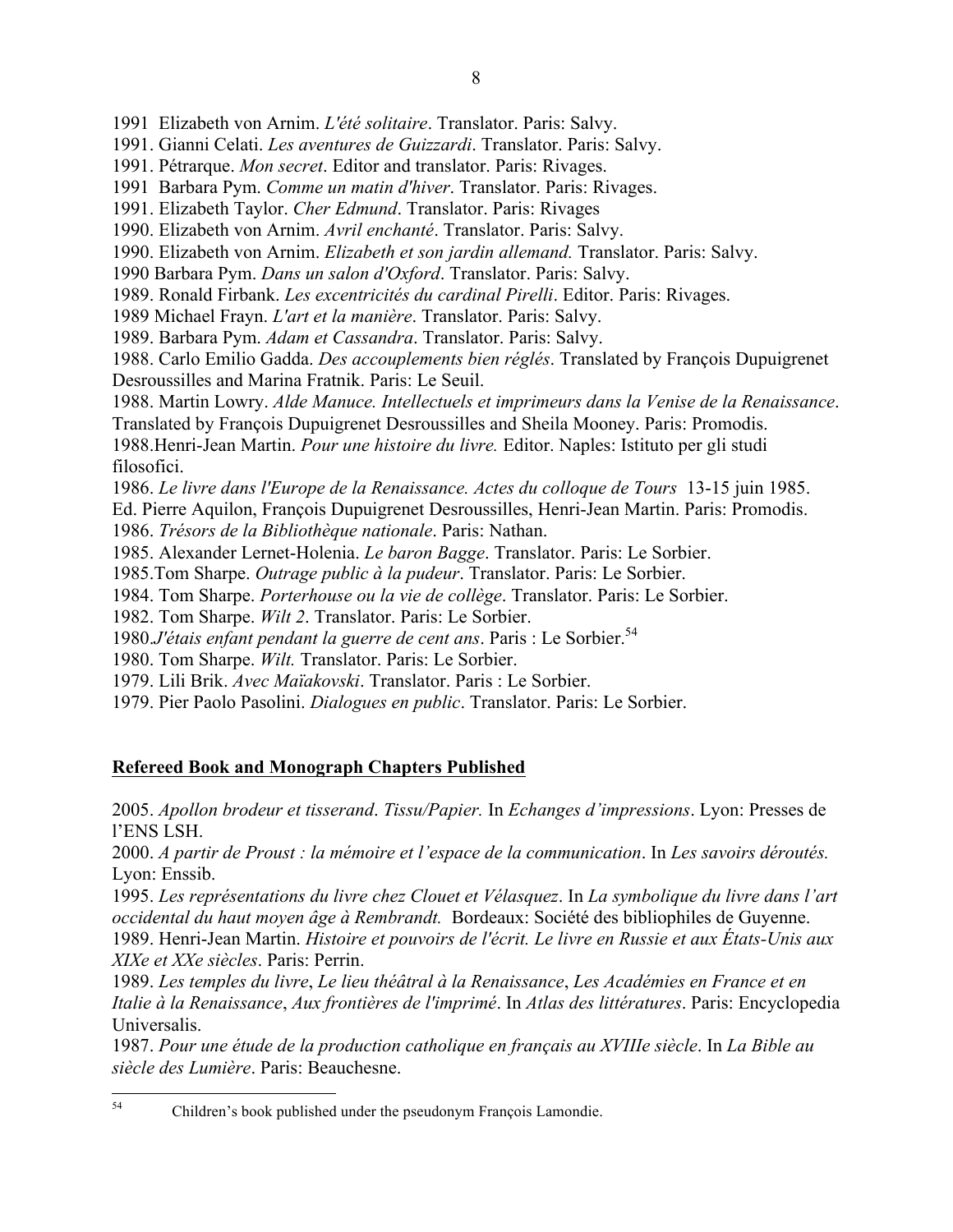1984. *Au-delà des variantes. Notes sur les collections d'atelier dans les textes imprimés en Italie au XVIe siècle*. In *Réécritures 2 : commentaires, parodies, variations dans la littérature italienne de la Renaissance*. Paris: CNRS.

1979. *L'università di Padova sotto il domino veneziano*. *Storia della cultura veneta*, III, Vicenza: Neri Pozza.

### **Non-Refereed Publications Completed**

1987. *Manuel de catalogage des livres anciens en format INTERMARC.* Editor. Paris: Bibliothèque nationale.

1986. *Catalogage des monographies anciennes***.** Editor. Paris: AFNOR.

1985. *Le catalogue des anonymes 1501-1800 de la Bibliothèque nationale* . « Bulletin de l'ABF »

## **Refereed Papers Presented at Conferences and Symposia55**

2008. *"Quelques lettres habillent ce tout puissant créateur" : rhétorique et théologie du vers tissé chez Raban Maur et Juan Caramuel*. Paper presented at the 2005 conference *Textes et textiles du moyen âge à nos jours : échanges d'impressions* organized by the Institut d'histoire du livre at the Lyon Library*.* Lyon : Presses de l'ENS-Lettres et sciences humaines. (International)

2006. *Bridging the gap. A view from France*. Paper presented at the 2005 preconference of the Rare Books and Manuscripts Section of the American Library Association. "RBM" (Spring 2006). (National)

2005. *Biblioteche umanistiche in area francese (XVI-XVII s.)*. Paper presented at the 2004 conference for the 4<sup>th</sup> centenary of the Biblioteca ambrosiana, Milan, sponsored by the Accademia di San Carlo. "Studia Borromaica" (19) (International)

2002. *L'ordine del catalogo e il disordine dei libri. Varianti, emissioni tardive e contraffazioni nell'editoria biblica francese del '500 e del '600*. Paper presented at the conference *Il libro antico fra bibliografia e storia*, organized by the University of Udine. (International) 2001. *L'histoire du livre et sa place dans les imaginaires européens*. Paper presented at the 2000 conference *Le livre et ses imaginaires, rencontre européenne* sponsored by the Bibliothèque publique d'information. Paris : Bibliothèque publique d'information. (International)

2002. *Access to electronic ressurces for the study of rare books : the French situation.* Paper presented at the 2001conference *Electronic Resources : Definition, Selection and Cataloguing*. Rome : AIB. (International)

2001. *Formare/Informare. Che cosa insegnare in una scuola di scienze dell'informazione ? Pensieri di un direttore perplesso.* Paper presented at the TISA conference in Bologne. « AIDA informazioni : rivista di scienze dell'informazione » (19)

2000. *L'école du livre et de l'écran. La formation des cadres des bibliothèques en France.* Paper presented at the 1999 conference *Regards croisés et perspectives. Bibliothèques publiques en Europe* sponsored by the Bibliothèque publique d'information. Paris: Bibliothèque publique. (International)

<sup>&</sup>lt;sup>55</sup> The dates are the dates of publication. I did not repeat the titles of published papers in the presentations section.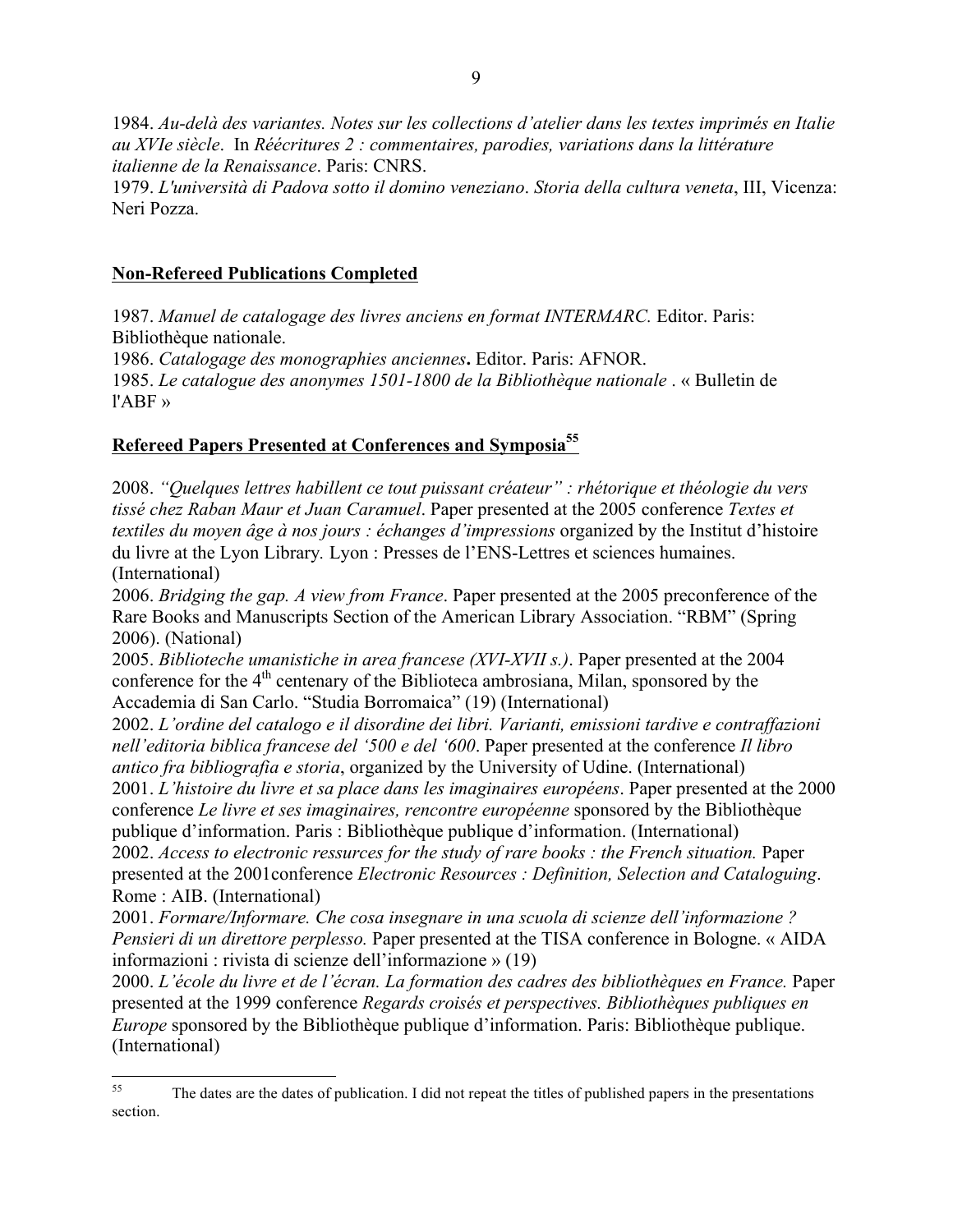1993. *Du papier de chiffe au papier de bois*. Paper presented at the conference *La Forê*t sponsored by the Centre national de creation rurale in Le Creusot. Paris : Fayard.

1992. *La production de bibles imprimées en France au XVIIe siècle*. Paper presented at the conference *Naissance de la méthode critique* sponsored by the Université catholique, Lyon. Paris: Editions du Cerf, 1992. (International)

1992. *Le livre italien à Paris au XVIe siècle*. Paper presented at the conference *La Stampa in Italia nel Cinquecento* sponsored by the Università La Sapienza, Rome. Rome: Bulzoni. 1989. *I fondi antichi delle biblioteche francesi cento anni dopo la rivoluzione* ». Paper presented at the conference *Progetto biblioteca* sponsored by the Emilia Romagna region. Bologne: Zanichelli. (International)

1988. *La contrefaçon des éditions bibliques de Port Royal*. Paper presented at the conference *Les Presses grises. La contrefaçon. Actes du colloque de Dijon, 12-14 mai 1987* sponsored by the university of Dijon. Paris: Aux amateurs de livres. (International)

1986. *Réécritures de l'Écriture. Le psautier de Catherine de Médicis* . Paper presented at the conference *Scritture di scritture* sponsored by the Centro studi Europa delle corti, Ferrara (Italy). Rome: Bulzoni. (International).

1978. *Le patriciat vénitien et l'université de Padoue*. *L'Etat et les forces spirituelles de la Renaissance*. Conference sponsored by the Centre for Renaissance Studies of Tours University (France). *Cahiers d'histoire mondiale.* (International)

## **Presentations<sup>56</sup>**

## **Refereed Presentations and Symposia**

 $\#$ Silvio Gaggi (2010, December ) God's Book, God's Body. Representations of God in the Bibles of the Reformation period, key-note speech for the symposium organized by the university of South Florida "Religious Representations"

#Paul Saenger (2010, October) Catholic Bible Publishing in the Vernacular after the Council of Trent: a European Survey, lecture at the Newberry Library, Chicago

#Barry Taylor (2010, June) *The French Face of English Bibles, from the Great Bible to the London Polyglot paper* presented at the Seminar on Textual Bibliography organized by the British Library

# Rosanna Gorris (2009, October) *Per commandamento de la reina madre del re: Catherine de Medicis et la circulation des psaumes de Brucioli*. Paper presented at the conference on *Le donne della bibbia La bibbia delle donne* organized by the University of Verona

#Barry Taylor (2009, June), *French Catholic Bibles in the 17th c.*, paper presented at the Seminar on Textual Bibliography" organized by the British Library

#Carlo Ossola (2009, January) *Bibbie contrafatte nell'Europa della Controriforma*. Paper presented at the Conference *Carta canta* organized by the University of Italian Switzerland in Lugano.

<sup>&</sup>lt;sup>56</sup> I have not repeated here the titles of the published papers presented at conferences and symposia that are mentioned in the publications section. Only papers that for various reasons were not published, or are still to be published, are listed here. According to FSU rules of presentation the name of the person responsible for my invitation is indicated at the beginning of each entry.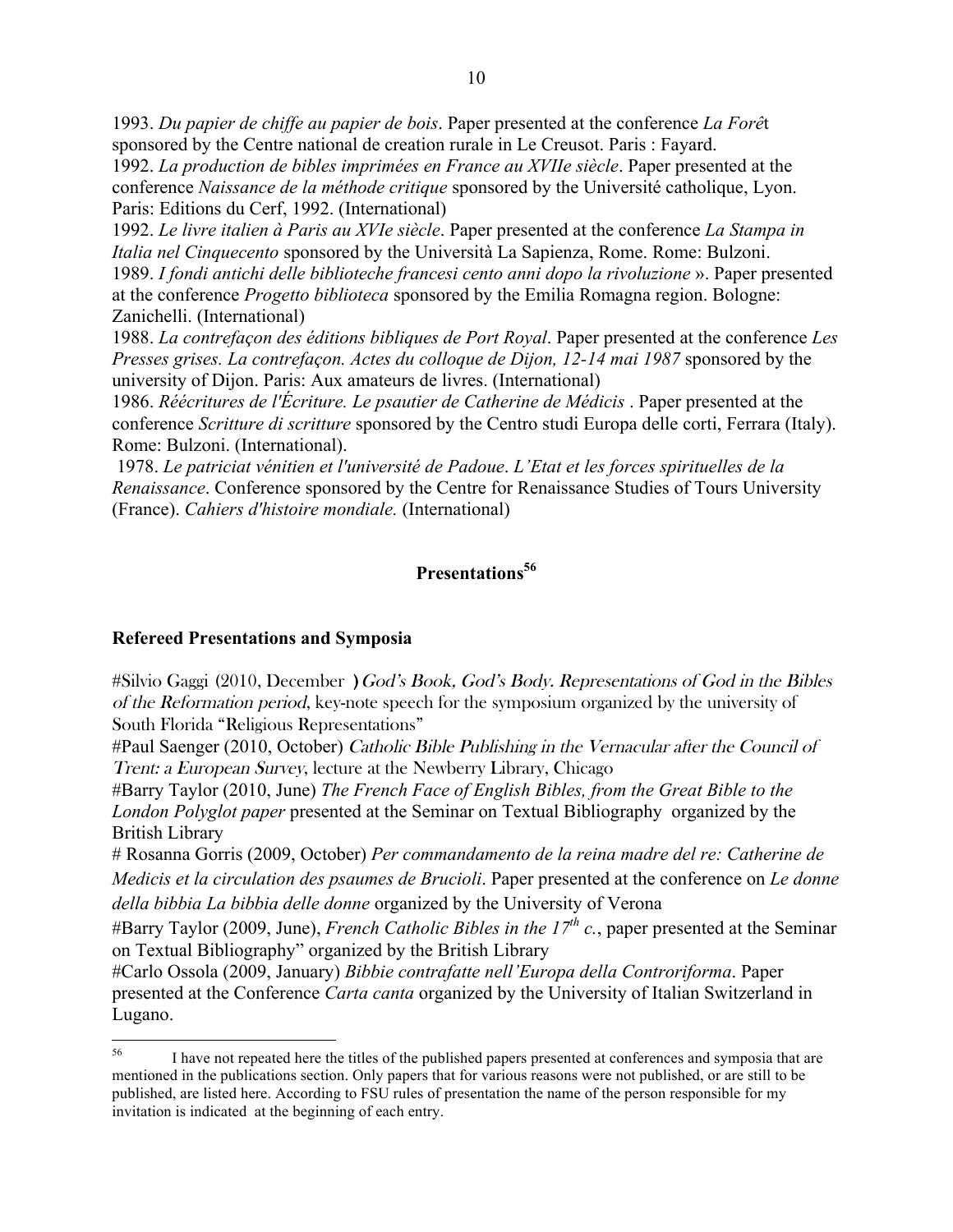#Alfredo Serrai (2007, October). *Biblioteche e circolazione del libro alla corte dei re Valois*. Paper presented at the conference on *La biblioteca privata come paradigma bibliografico* organized by the University of Rome, La Sapienza.

#Peter Dvorak(2006, October). *Caramuel's poetics and negative theology*. Paper presented at the *Caramuel conference 2006* organized by the Institute of Philosophy of Prague Charles University.

#Marie-Luce Demonet (2006, July). *Hasard et coup de dé dans la poétique et la théologie de Juan Caramuel*. Paper presented at the conference *Hasard et providence* sponsored by the Centre d'études supérieures de la Renaissance of Tours University for the celebration of its  $50<sup>th</sup>$ anniversary.

#Paul D'Hollander (2004, April). *Reading the Bible in France during the reign of Louis XIV*. Paper presenter at the conference *Lay Bibles in Europe 1450-1800* sponsored by the University of Amsterdam.

#Beth Luey(2003, July). *Catholic Reading of the Bible in Ancien Regime France*. Paper presented at the annual Sharp conference at Scripps College, Claremont California.

#Catherine Volpihac-Auger (2003, March). *Campagne publicitaire et goût de l'antique* : *la marque d'Alde Manuce*. Paper presented at the conference *La littérature antique dans les bibliothèques (XVe-XIXe siècles)* sponsored by the Institut d'histoire du livre in the ENS-Lettres et sciences humaines, Lyon.<sup>57</sup>

#Michel Sineux (2002, September). *Des communicants à la cour du roi Arthur, d'après Mark Twain (1889) et les Monty Python (1975)*. Paper presented at the conference *Le moyen âge à livres ouverts* sponsored by the Fédération française de coopération entre les bibliothèques for the *Journées du patrimoine* in Lyon.

#Alessandro Olschki (1999, Aprile). *L'apparition de l'histoire du livre. Naissance d'une discipline.* Paper presented at the conference *Cento anni di bibliofilia* sponsored by the National Library of Florence, the Accademia Toscana di Scienze e Lettere « La Colombaria » and the publishing house Leo S. Olschki in Florence.<sup>58</sup> (International)

#Frédéric Barbier (1998, June). *Venise en couleurs, Florence en noir et blanc. L'ordre visuel du livre illustré du Quattrocento.* Paper presented at the conference *Les trois révolutions de l'imprimerie* sponsored by the Haut Conseil franco-allemand in Lyon and Paris.<sup>59</sup> (International) #Réjean Savard (1998, May*). Le document électronique a-t-il un avenir ?* Paper presented at the annual ACFAS conference in the Université Laval, Québec. (International)

#Ouzi Elyada (1996, June*). La représentation des rois dans l'illustration des bibles catholiques françaises de la Contre-Réforme*. Paper presented at the conference *Le livre dans l'histoire de France* sponsored by the Institut d'étude du livre and the university of Haïfa in Haïfa, Israel. (International)

#Lotte Hellinga (1996, June). *How did French catholics read the Bible in the XVIIth century ?* Paper presented at the conference *The Bible as a Book* sponsored by the British Library in Hampton Court. (International)

#Charles Krauthammer (1994, June).*Les collectionneurs français d'éditions aldines de Grolier au duc d'Aumale*. Paper presented with Jean Viardot et the Aldo Manuzio conference sponsored

 $57$  This paper was not published in the proceedings of the conference.<br><sup>58</sup> This paper was not published in the proceedings of the conference. It is due for publication in revised form in "Bibliologia" in 2009.

This paper was not published in the proceedings of the conference. It is due for publication in revised form in "Histoire et civilisation du livre" in 2009.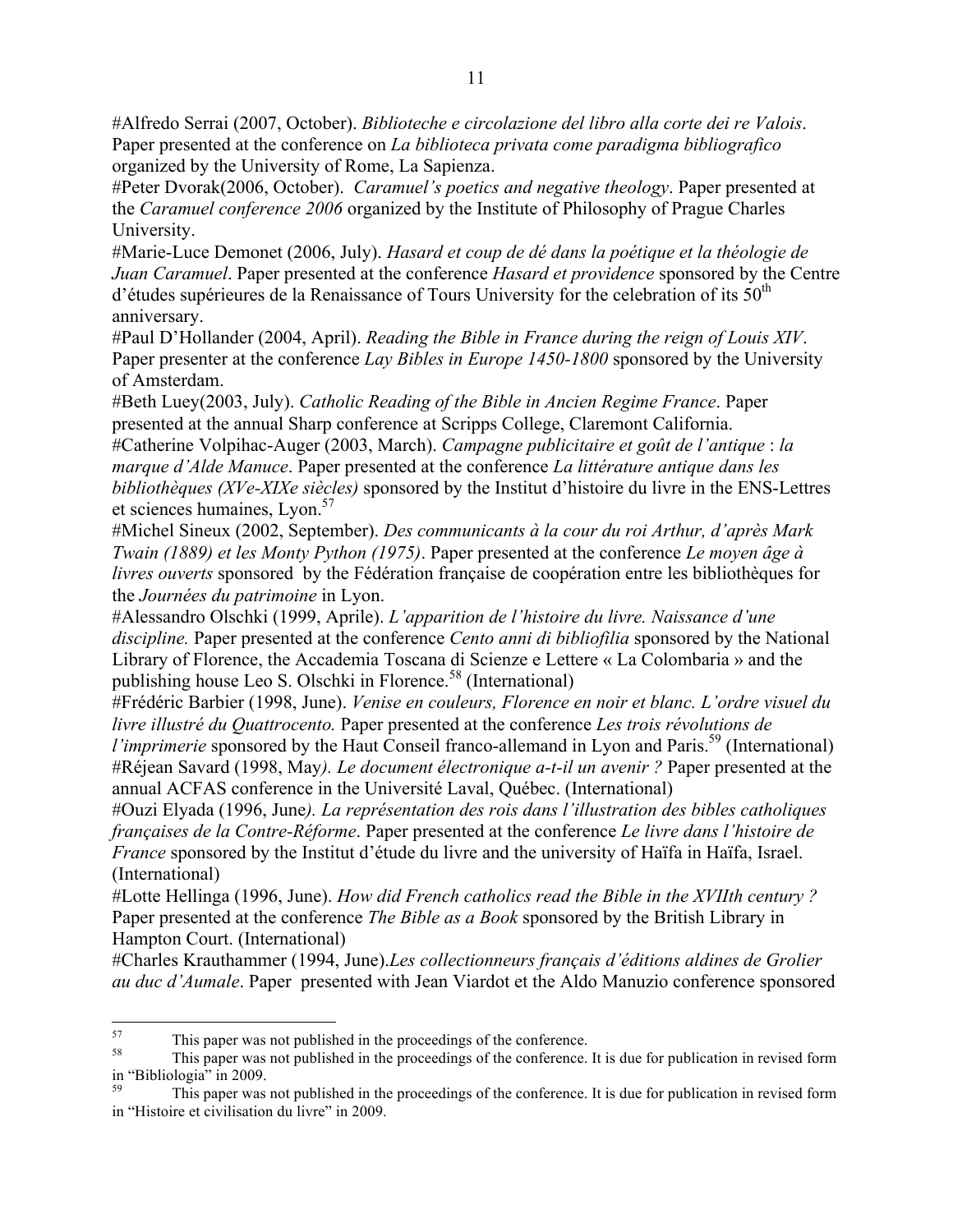by the villa I Tatti (Harvard University) in Venice and Florence.<sup>60</sup> (International) #Lotte Hellinga (1990, November). *Biblical and Liturgical Books published on the continent of Europe during the XVIth century*. Paper presented at the conference *The renaissance book in England* sponsored by the university of Warwick and the Center for the book in the British Library. (International)

#Henri-Jean Martin (1985, July). *Les éditions dantesques de Jacopo Corbinelli*. *Le livre dans l'Europe de la Renaissance*. Paper presented at the conference *Le livre dans l'Europe de la Renaissance* sponsored by the Centre for Renaissance Studies of Tours University (France).(International)

## **Invited Keynote and Plenary Presentations**

# Christophe Chaguinian (2012, May). *Translating the classics. Translating contemporaries*. Lecture at the University of Northern Texas.

#Jean-Luc Solere (2008, September) *Petrarch and the Book*.Lecture at Boston College.

**#**Anne Zali (2006, January). *L'aventure d'une transmission : la Bible dans tous ses états.*  Opening lecture of the cycle *A livres ouverts* organized by the Bibliothèque nationale de France in occasion of its exhibition *Livres de paroles. Torah, Bible, Coran*.

#Roger Stoddard (2004, April). *Diffusion of the Jansenist Bible (1672-1778)*. Winship lecture at Harvard College.

#(2004, December). Opening lecture of the conference *L'édition de sciences humaines en Europe* organized by Doc Forum at the ENS-Lettres et sciences humaines, Lyon.

#Jean-Marc Monteil (2003, November). Opening lecture of the conference *La place du livre à l'université. Les défis de l'édition universitaire* organized by the Syndicat national de l'édition at the Ecole normale supérieure, Paris.

**#**Carol Couture (2003, June). Opening Lecture of the conference *Communication scientifique en quatre dimensions* organized by the Centre de coopération inter-université franco-québécoise. #Jean-Sébastien Dupuit (1998, September). Opening Lecture of the symposium on the *Bibliothèques municipales à vocation régionale* organized by the Ministry of Culture in Châlonsen-Champagne.

#Lorenzo Baldacchini (1996, March). *Modi di lettura della Bibbia in Francia durante la Controriforma (1580-1685)*. Lecture sponsored by the Biblioteca Malatestiana, Cesena. #Jean Lafon (1994, October). *Le livre d'art existe-t-il ?* Opening Lecture of the Symposium on *Le livre d'art* sponsored by the Fédération française de coopération entre les bibliothèques for the *Journées du patrimoine* in Roanne.

#Michel Albaric (1993, February). *La poésie biblique en France aux XVIe et XVIIe siècles*. Lecture sponsored by the Town of Paris in the occasion of the exhibition *La Bible et l'Europe*. (Local).

#Albert Poirot (1991, December). *Bible et renaissance*. Lecture sponsored by the Dijon oecumenical group. (Local)

## **Invited Presentations or Symposia**

<sup>&</sup>lt;sup>60</sup> This paper was not published in the proceedings of the conference. It is due for publication in revised form in "Le Bulletin du Bibliophile" in 2009.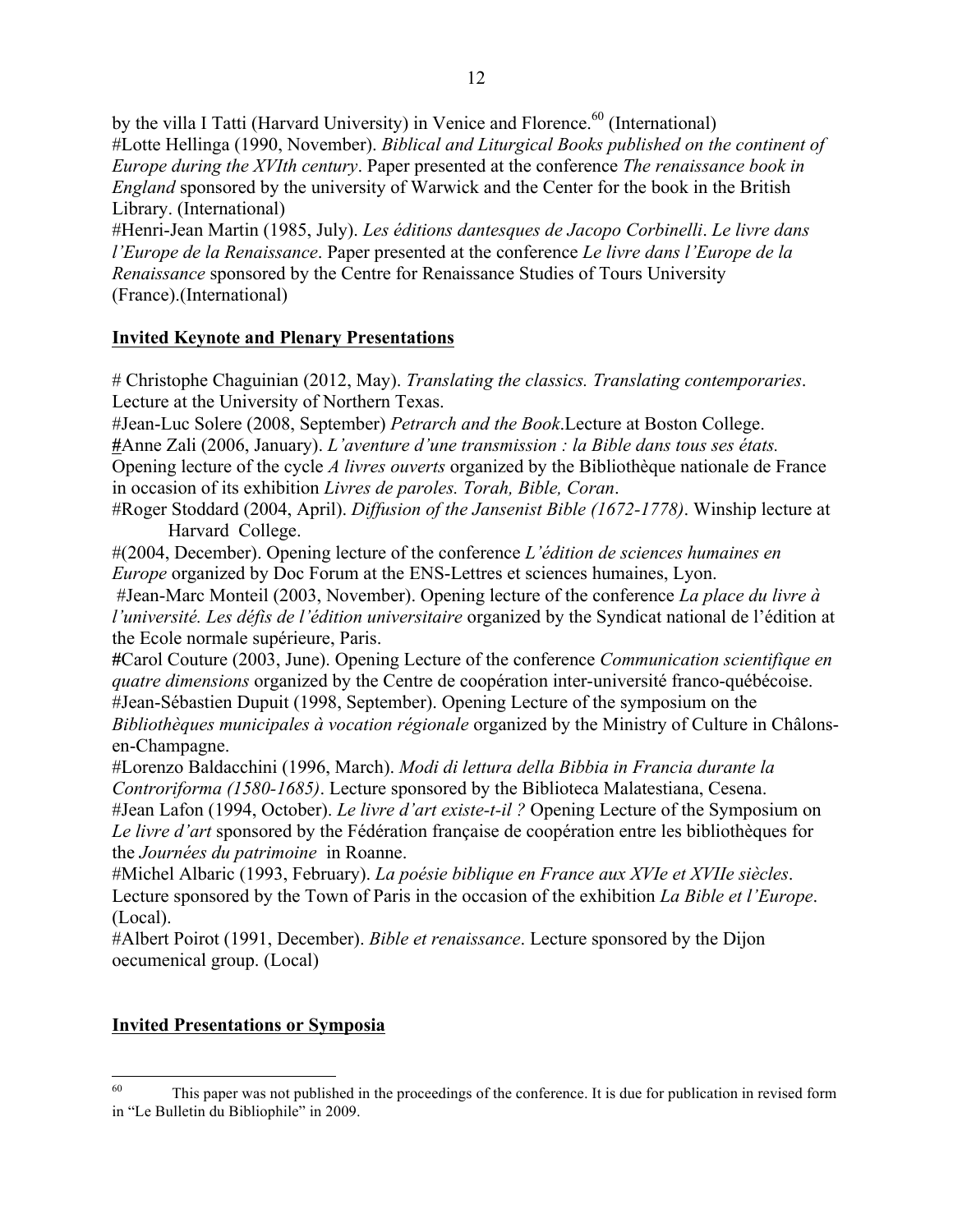#Beth Luey (2004, July). Chair of panel discussions *Theory*; *New scholarship in the World's oldest printed books; Digital Initiatives; Renaissance; Book Trade; Travel, exploration and geography; Digital image archiving : new technologies, new frontiers* in the annual 2004 Sharp conference hosted by the Institut d'histoire du livre at the ENS-Lettres et sciences humaines in Lyon. (International)

#Elisabeth Verry (2004, March). Discussant in the panel discussion *Les enjeux de la formation* in the conference *Archivistes dans le siècle* organized by the Association des archivistes français. (National)

#Jean-Yves Mollier (2003, September). Chair of the panel discussion *Les passeurs médiateurs* in the conference *Passeurs culturels dans le monde des médias et de l'édition en Europe (XIXème et XXème siècles)* organized by the University of Versailles Saint-Quentin-en-Yvelines, ENSSIB and the Université Lyon 3 in Lyon. (International)

#Pierre-Alain Muet (2003, May). *La ville enseignante dans l'histoire.* Paper presented at the symposium *Savoirs et territoires* sponsored by the Commissariat au plan and Doc Forum in Lyon.

#Concetta Bianca (2003, March). Closing lecture of the symposium *I libri e gli ordini religiosi nell'Europa moderna (secc. X-XVII)* sponsored by the University of Florence and ENSSIB. (International)

#Jean-Sébastien Dupuit (2002, November). *Mort et transfiguration des musées du livre en Europe*. Paper presented at the conference *Lieux littéraires et cultures en Europe* sponsored by the Rencontres des maisons d'écrivains in Bourges. (National)

#Istvan Monok (2002, November). Chair of panel discussion *Etats, villes, académies, universités* in the conference *Les bibliothèques centrales et la construction des identités collectives* sponsored by the National Library of Hungary, the Centre national de la recherche scientifique, ENSSIB, the Ecole pratique des hautes études, the Czech Academy of Sciences and the Hungarian Academy of Sciences in Budapest.

#Michel Serres (2002, November). Discussant in the panel discussion *Les nouveaux modèles de diffusion du savoir* sponsored by Doc Forum.

#Jean-Michel Salaün (2002, March). *La numérisation du patrimoine livresque et l'historien : le cas français*. Lecture delivered at the conference *Numérisation et patrimoine* organized by the Institut des sciences du document numérique at the ENS-Lettres et sciences humaines, Lyon. (National)

#Jean-Michel Salaün (2000, January). Chair of the panel discussion *Mnémosyne aujourd'hui* : *transmission du savoir et arts de mémoire* in the first *Biennale du savoir* sponsored by Doc Forum in Lyon.

#Lili Di Franco (1999, June). *La formazione al restauro in Francia*. Paper presented at the conference *Collezionismo, restauro e antiquariato librario* sponsored by the *Fondazione per la conservazione e il restauro dei beni librari* in Spoleto. (International)

*#*Dominique Varry (1999, February). *L'édition à Milan à l'époque de la Restauration*. Lecture delivered at the seminar in the History of the Book in Enssib, Villeurbanne. (Local)

#Sylvie Deswarte-Rosa (1998, December). Chair of the panel discussion *A propos de l'imprimerie à Lyon* in the conference *Sebastiano Serlio à Lyon. Architecture et imprimerie à Lyon.* (International)

#Joel de Rosnay (1998, November). *Les bibliothèques dans la* 

*société de l'information : nouveau rôle, nouveaux services.* Discussant in round table organized by the Cité des sciences et de l'industrie. (International)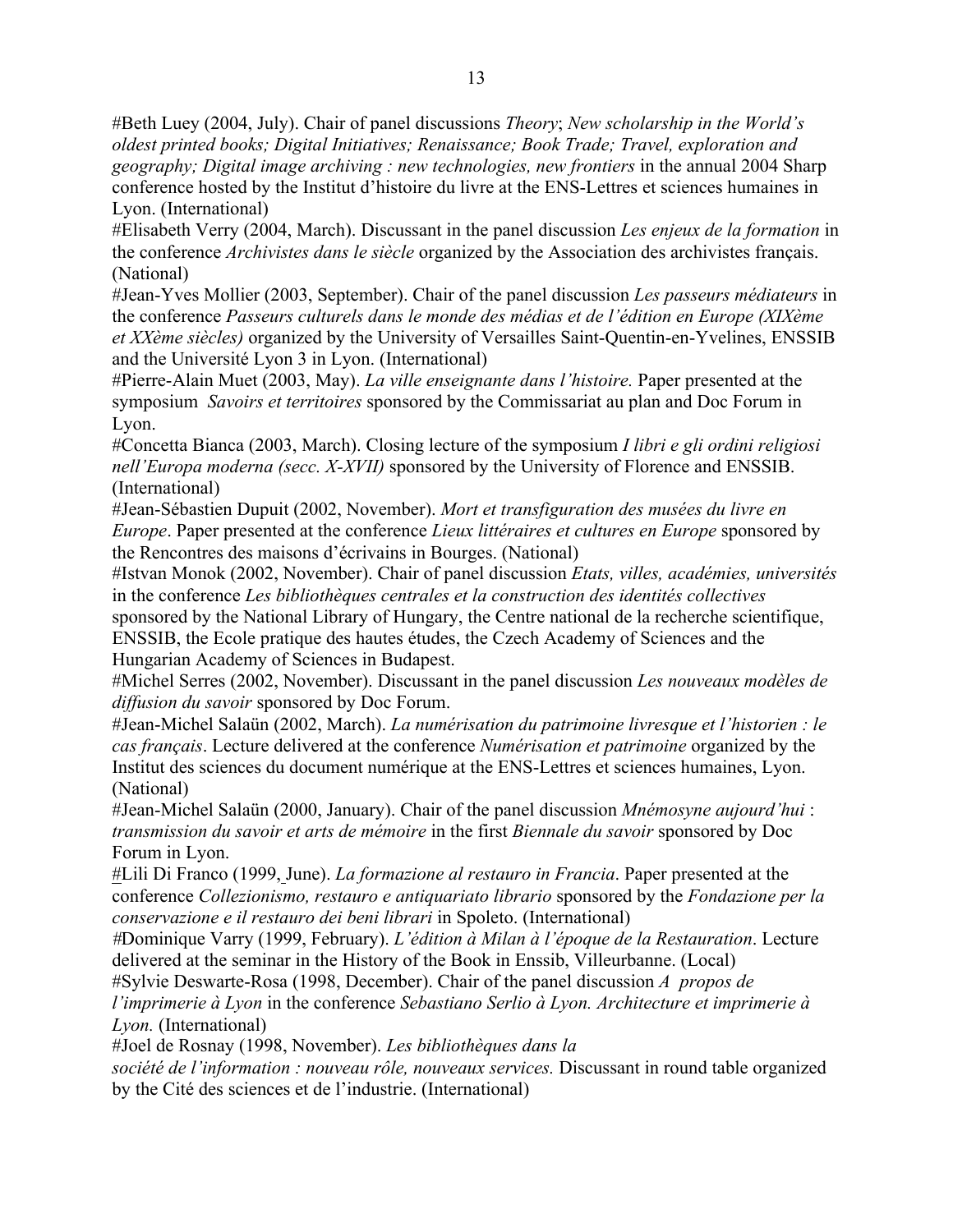#Henry Snyder (1998, September). *La place du document électronique dans la formation des bibliothécaires français.* Paper presented at the IFLA general conference in Copenhagen. #French Embassy in Austria (1998, March). *La formation des professionnels des bibliothèques* 

*en France*. Paper presented at the conference on training in librarianship organized by the Bibliothèque publique d'information and the League of Austrian Libraries in Vienna, Austria. #Dominique Varry (1997, June). *L'illustration du livre à Florence et à Venise au XVe siècle.* Lecture delivered at the seminar in the History of the Book in Enssib, Villeurbanne.

#Sylvie Deswarte-Rosa (1997, May). *Reliures princières de la renaissance*. Lecture delivered at the doctoral seminar in Art History *Culture et imprimé* in the université Lyon 2.

#Jean Auroux (1996, October). Closing lecture of the conference *Le patrimoine en mouvement : migration de l'écrit au fil des siècles* organized by the Fédération française de cooperation entre les bibliothèques for *the Journées du patrimoine* in Roanne.

#Marc Chauveinc (1996, September) *Les catalogues et le mythe de la bibliothèque universelle du moyen âge à nos jours*. Lecture sponsored by the Association des conservateurs de bibliothèque for its annual conference in the Bibliothèque nationale, Paris.

# Henri-Jean Martin (1994, February). *Les figures bibliques du livre dans la tradition patristique*.

Lecture sponsored by the Institut d'étude du livre in the Bibliothèque nationale, Paris. (Local) #Henry Snyder (1993, August). *Retropective Conversion of Catalogues and the bibliography of Early Printed Books. A View from France.* Lecture sponsored by the Rare Books and Manuscript Section of IFLA at the 59<sup>th</sup> IFLA General Conference, Barcelona. (International) #Jean Auroux (1993, May). *Connaissance du livre ancien*. Lecture sponsored by the Town of Roanne for teachers of the Roanne region.

#Henri-Jean Martin (1993, March). *Les représentations de l'inspiration des évangélistes*. Lecture sponsored by the Institut d'étude du livre in Paris in the Bibliothèque nationale. (Local). #Henri-Jean Martin (1989, January). *Antoine-Augustin Renouard, bibliophile néo-classique et républicain*. Lecture sponsored by the Institut d'étude du livre in the bibliothèque Sainte-Geneviève, Paris. (Local).

#Laure Beaumont-Maillet (1988, May). *Le livre illustré de la Renaissance en Italie*. Lecture sponsored by the Société des amis de la Bibliothèque nationale. (Local)

#Conor Fahy (1988, March). *Parisian editions of the Italian translation of the Psalms by Antonio Brucioli*. Lecture delivered at professor Fahy's seminar in Textual bibliography in the University of London.

#Laure Beaumont-Maillet (1987, September). *Les oeuvres d'art imaginaires dans les romans de Carlo Emilio Gadda*. Lecture sponsored by the *Société des amis de la Bibliothèque nationale*. (Local)

#Laure Beaumont-Maillet(1983, November). *Les représentations de la royauté dans les psautiers illustrés de l'époque baroque***.** Lecture **s**ponsored by the *Société des amis de la Bibliothèque nationale*. (Local)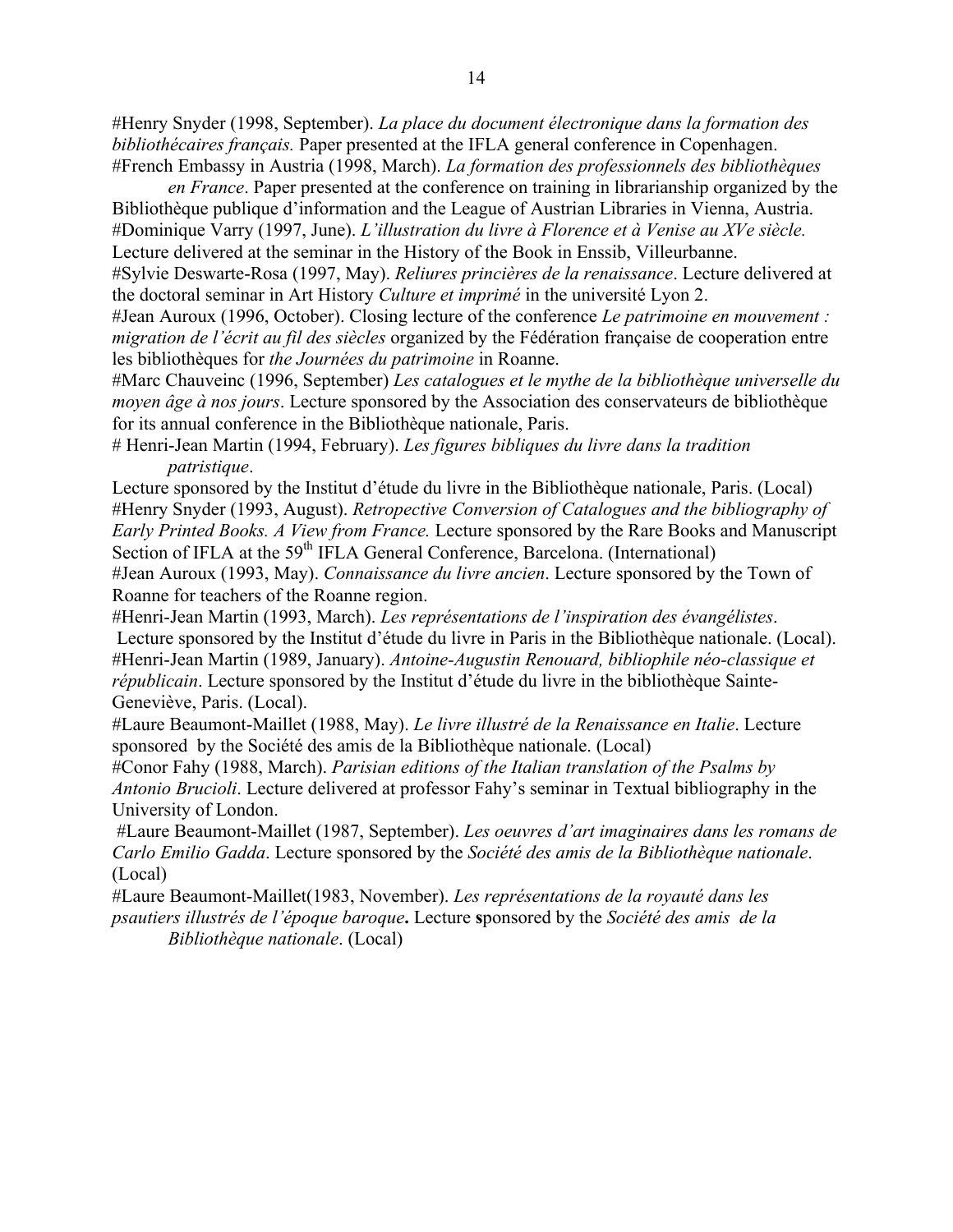## **Exhibitions**

## **Exhibition Curator:**

2014. Strozier Library. Tallahassee. *A French Dream : Maps from Florida (17th-19th c.)* 2013. Musee des Beaux-Arts de Caen. Italica Biblia. *La Bible en Italie entre Renaissance et Reforme.*

2011 Strozier Library, Tallahassee. *Book of kings, King of Books. Early Printed English Bibles from the Carrothers collection.*

2007 Institut de France, Paris. *Livres illustrés du XVIe siècle tirés de la collection de Georges Duplessis*.

1993 Bibliothèque nationale, Paris. « *Bibliotheca Sacra. Les sciences bibliques du moyen âge au début du XXe siècle* »

1991-1992 Bibliothèque nationale, Paris, " *Dieu en son royaume. La Bible dans la France d'autrefois (XIIIe-XVIIIe siècle)* "

1986 Marseille, Musée de la Vieille Charité, *" Le livre en Méditerranée (XIVe-XVIIIe siècle) dans les collections de la Bibliothèque municipale de Marseille* "

## **Section Curator:**

2001 Bibliothèque municipale, Lyon. " *De l'ombre à la lumière, un idéal occidental* ". Section on « *Le livre lumière* »

1989 Bibliothèque nationale, Paris. " *Le patrimoine libéré* " (The Cultural Heritage during the French Revolution). Section on « *Le tribut de l'étranger* »

## **Contracts and Grants**

## **Contracts and Grants Funded**

#Use of computers in rare book cataloguing in the US. Fulbright Grant (1985). 5000 \$ #Economic history of paper making. Funded by the *Centre de création industrielle* (CCI) in the Centre Georges Pompidou (1983). 2000 \$

#Survey of French ancient book collections in Portugal. Funded by the French Ministry of Culture. (1983). 10 000 \$

#Study of the British Library ESTC Eighteenth Century. Funded by the French Ministry of Culture (1982). 2000 \$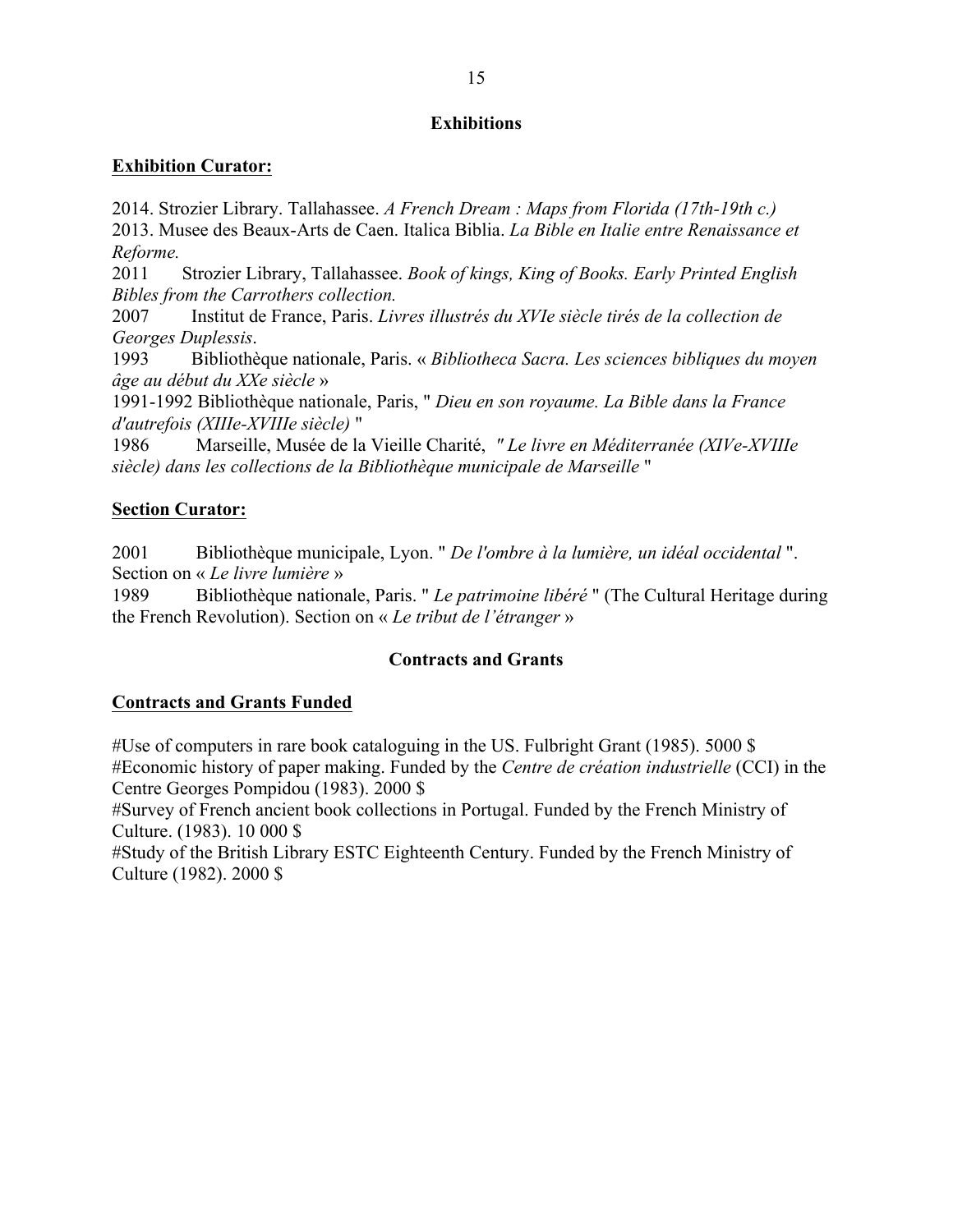## **SERVICE**

### **The Profession**

#### **Conference organizer**

1989. *Il libro a corte*. Conference sponsored by the Centro studi Europa delle corti and the Institut d'étude du livre in Ferrara, Italy 1991. *La Bible imprimée dans l'Europe moderne (XVe-XVIIIe siècle)*. Conference sponsored by the Bibliothèque nationale and the Institut d'étude du livre in Paris, France. 1997. *The travelling book/Le livre voyageur*. Conference sponsored by the Consortium of European Research Libraries in Lyon, France 2012. *La Renaissance d'Alberto Tenenti.* Paris: College de France 2012. *La Bible italienne entre Renaissance et Reforme*. Caen: Universite de Basse-Normandie.

#### **Editor for Refereed Journals**

1995-2005 *Bulletin des bibliothèques de France* 1993. « L'imprimé ». Special issue of *Revue de la Bibliothèque nationale* (1993)

#### **Editorial Board Memberships**

2005-present *Histoire et civilisation du livre. Revue internationale* 2005-present *Bibliologia* 2004-present *Quaderni di scienza della conservazione* 1994-2005 *Revue française d'histoire du livre* 1986-1998 *Nouvelles du livre ancien*, 1988-1993 *Mélanges de la bibliothèque de la Sorbonne*

#### **Guest Reviewer for Refereed Journals**

1984-1986. The Library.

#### **Service to Professional Associations**

Officer : #Consortium of European Research Libraries (1992-2001).

Board Member:

#Société de l'Ecole des chartes (2007-present)